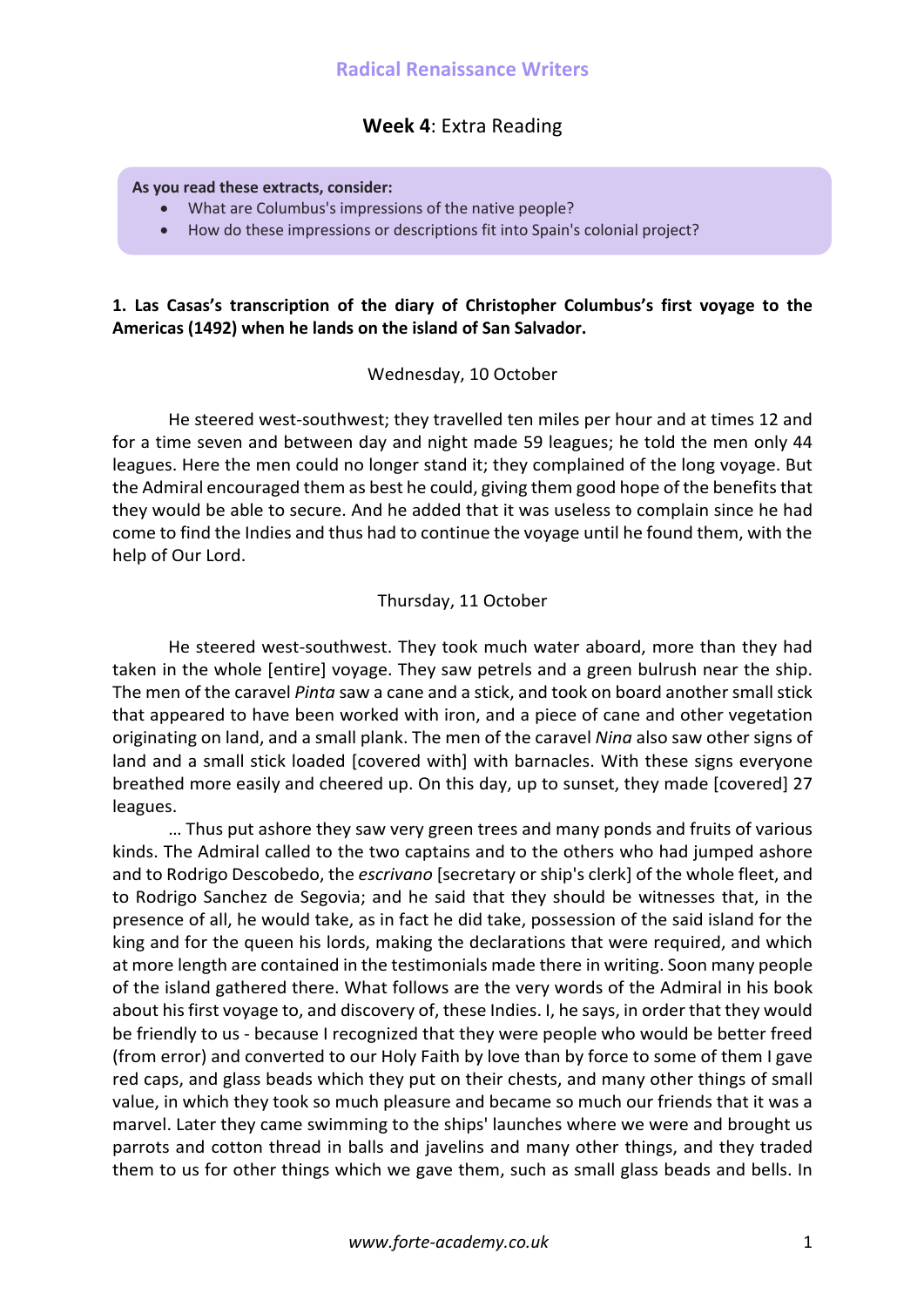sum, they took everything and gave of what they had very willingly. But it seemed to me that they were a people very poor in everything. All of them go around as naked as their mothers bore them; and the women also, although I did not see more than one quite young girl. And all those I saw were young people, for none did I see of more than 30 years of age. They are very well formed, with handsome bodies and good faces. Their hair [is] coarse- almost like the tail of a horse-and short. 'They wear their hair down over their eyebrows except for a little in the back which they wear long and never cut. Some of them paint themselves with black, and they are of the colour of the Canarians, neither black nor white and some of them with red, and some of them with whatever they find.

And some of them paint their faces, and some of them the whole body, and some of them only the eyes, and some of them only the nose. They do not carry arms nor are they acquainted with them, because I showed them swords and they took them by the edge and through ignorance cut themselves. They have no iron. Their javelins are shafts without iron and some of them have at the end a fish tooth and others of other things. All of them alike are of good-sized stature and carry themselves well. I saw some who had marks of wounds on their bodies and I made signs to them asking what they were; and they showed me how people from other islands nearby came there and tried to take them, and how they defended them- selves; and I believed and believe that they come here from *tierra firme* [the mainland] to take them captive. They should be good and intelligent servants, for I see that they say very quickly everything that is said to them; and I believe that they would become Chris- tians very easily, for it seemed to me that they had no religion. Our Lord pleasing, at the time of my departure I will take six of them from here to your Highnesses in order that they may learn to speak. No animal of any kind did I see on this island except parrots.

All are the Admiral's words.

Sunday, 13 October.

**PTO**